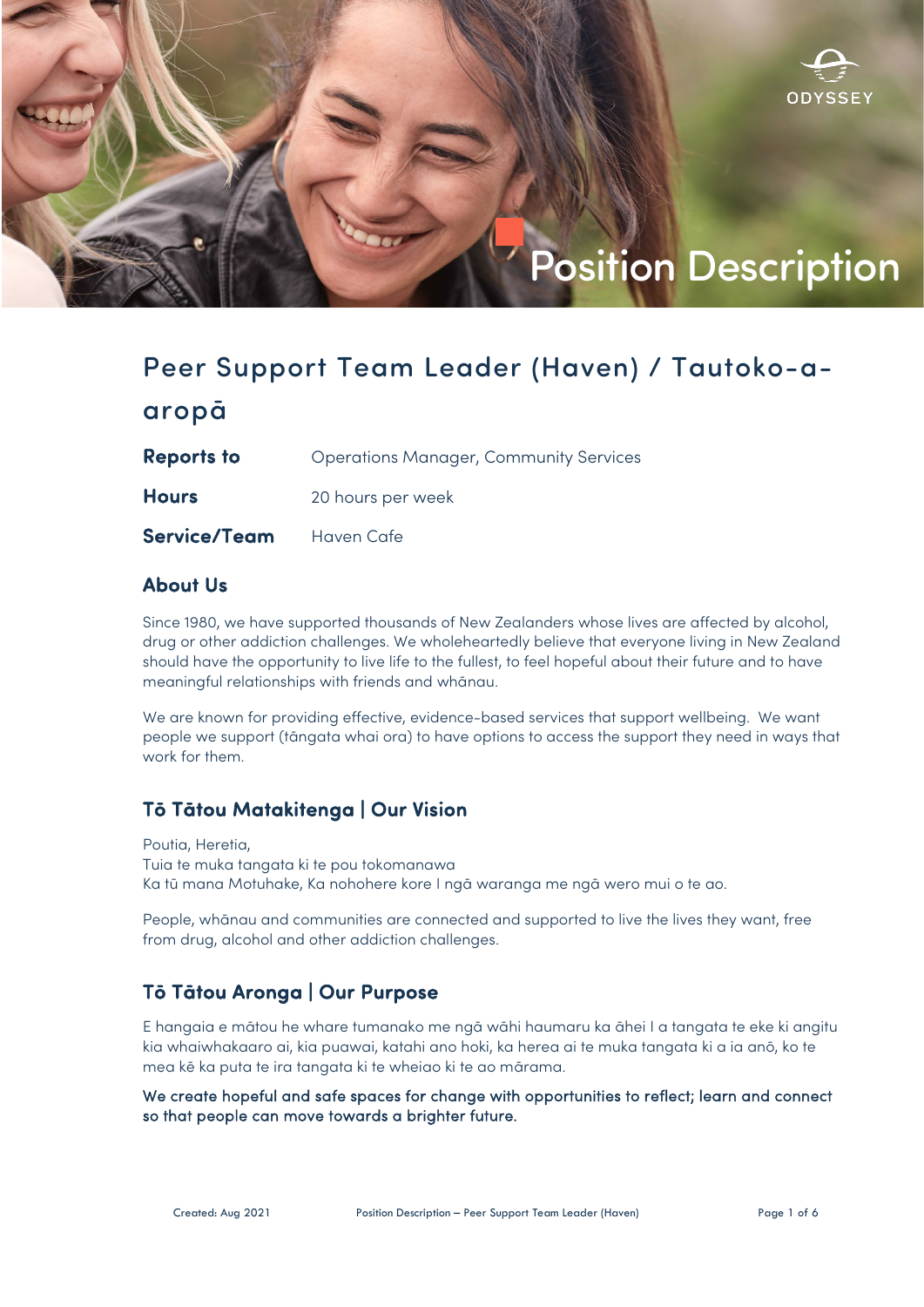

## Position Purpose

- Connect with tāngata whai ora and provide individualised support with the goal of engagement, modelling hope for recovery and encouraging self-awareness about what works for the person, and to compliment the work of the Therapeutic Community.
- Provides leadership, guidance and support to Haven Peer Support Workers and role models best practice.
- Establish and maintain effective networks and relationships will external stakeholders and represents Haven in external forums as required.

## Key Areas of Responsibility

| <b>Area of Responsibility</b>                                                                                                                                                                                                                                                                                                                                                                                                                                                                                                                                                                                                                                                                                                                                                                                                       | <b>Performance Measures</b>                                                                                                                                                                                                                                                                                                                                                                                                                                                                                                                                                                                                                                                                                                                                                                                                                                                   |
|-------------------------------------------------------------------------------------------------------------------------------------------------------------------------------------------------------------------------------------------------------------------------------------------------------------------------------------------------------------------------------------------------------------------------------------------------------------------------------------------------------------------------------------------------------------------------------------------------------------------------------------------------------------------------------------------------------------------------------------------------------------------------------------------------------------------------------------|-------------------------------------------------------------------------------------------------------------------------------------------------------------------------------------------------------------------------------------------------------------------------------------------------------------------------------------------------------------------------------------------------------------------------------------------------------------------------------------------------------------------------------------------------------------------------------------------------------------------------------------------------------------------------------------------------------------------------------------------------------------------------------------------------------------------------------------------------------------------------------|
| <b>Service Delivery</b><br>Welcome and orient tāngata whai ora and<br>their family/whānau to services provided by<br>Haven and ensure that all relevant<br>information is communicated and their<br>family/whanau as appropriate<br>Establish and maintain intentional<br>relationships that are based on an equal<br>power dynamic with tāngata whai ora<br>Work alongside the Haven security team to<br>ensure that situations are managed well and<br>also debrief sessions are arranged if<br>necessary.<br>Ensure there is an integrated approach to<br>peer care through networking and<br>relationships with colleagues and external<br>agencies.<br>Recognise and effectively manage<br>escalating behaviour situations.<br>Collect information and data as required by<br>the Operations Manager for reporting<br>purpose. | Collaborative relationships are created<br>$\bullet$<br>with tāngata whai ora.<br>Tāngata whai ora and whānau<br>$\bullet$<br>express satisfaction with the support<br>provided.<br>Communication is consistent and<br>appropriate with recovery<br>expectations.<br>Progress is consistently monitored with<br>$\bullet$<br>feedback provided in line with<br>recovery orientated language and<br>communication.<br>Behaviour situations are recognised<br>and managed with appropriate de-<br>scalation techniques or escalated as<br>appropriate.<br>Shows understanding and practice is<br>in line with organisational/Haven<br>policies, procedures and protocols.<br>Appropriate information sharing and<br>boundaries are established, are<br>recognised and consistently observed<br>within the peer relationship.<br>Relevant information and data is<br>collected., |
| <b>Team Support</b><br>Welcome and orientate new Peer Support<br>Workers to Haven and ensure that they are<br>aware of health & safety as well as other<br>relevant policies and processes that happen<br>within Haven.<br>Lead and guide the team of peer support<br>workers from different organisations to<br>ensure that they work effectively in<br>collaboration and that adequate support is in<br>place.                                                                                                                                                                                                                                                                                                                                                                                                                    | New Peer Support Workers are<br>appropriately inducted.<br>Appropriate leadership guidance and<br>support is provided to Peer Support<br>Workers.<br>Staff and management express<br>$\bullet$<br>satisfaction with the support provided.<br>Shares information and effectively role<br>models approaches to establish and                                                                                                                                                                                                                                                                                                                                                                                                                                                                                                                                                    |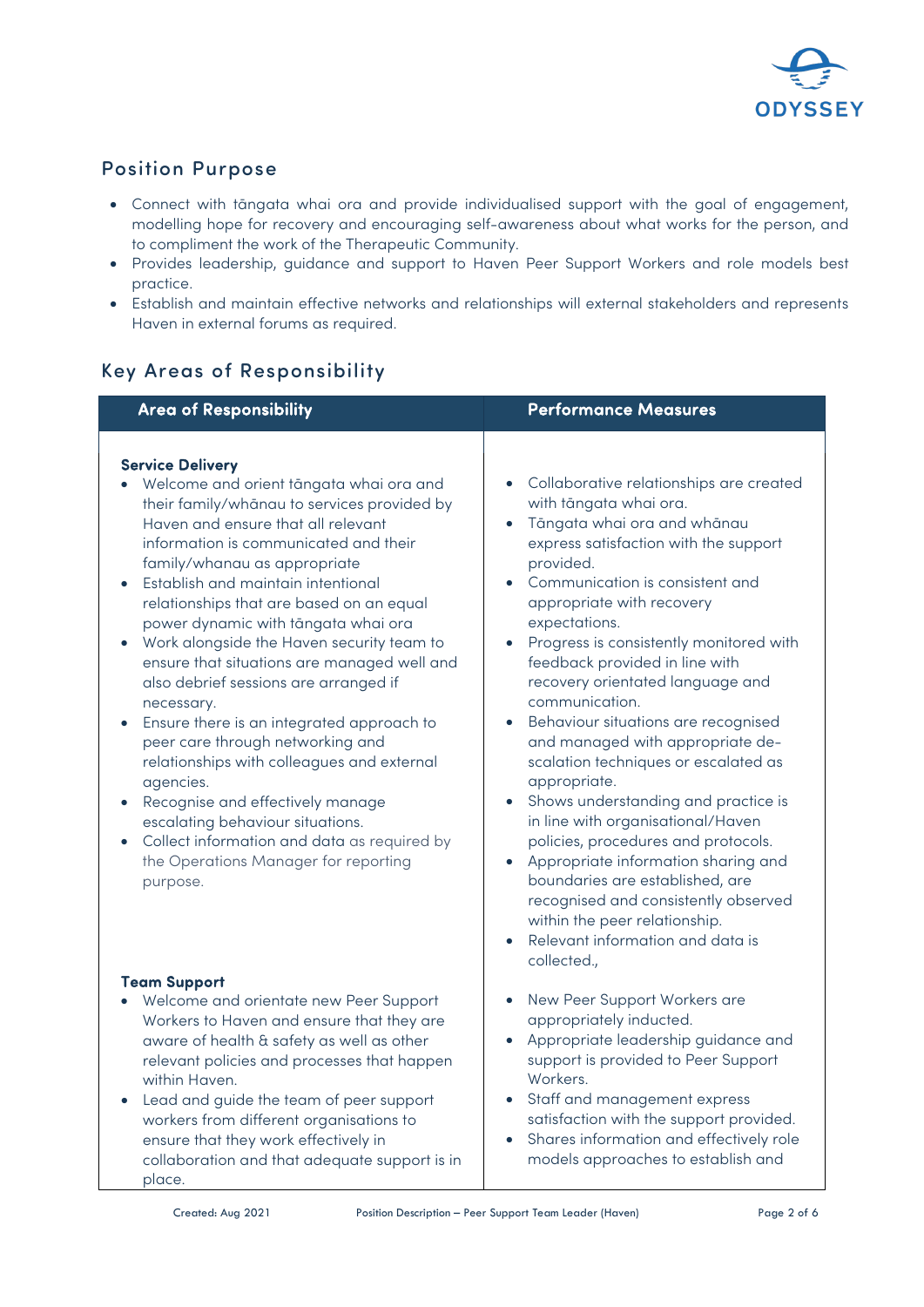

- Utilise and understand group dynamics, team processes and actively promote a positive team approach.
- Work cooperatively with colleagues in all aspects of service delivery.
- Share information and promote learning with colleagues.
- Provide ongoing guidance to Peer Support workers, in role modelling recovery and to establish relationships with tāngata whai ora.
- Participate in annual performance reviews of Odyssey Peer Support Workers and with the identification and coordination of relevant training.

#### Relationship Management

- Promote Haven's services by establishing relevant networks and relationships with external agencies, community groups and other stakeholders.
- Maintain relationships with external stakeholders that are part of the Haven collaboration.
- Represent Haven/Odyssey at external networking events as required.

#### Personal Disclosure

- Understand how personal journeys to recovery can aid clients/whaiora engagement.
- Understand mutual sharing and learning is the basis of the peer relationship.
- Understand the boundaries surrounding which areas of past/current lived experience should and should not be shared.

#### Health and Safety

- Identify and act on any potential risks to self or others, including tāngata whai ora, family/ whānau and other employees.
- Be familiar with and abide by the organisation's health and safety policies and reporting procedures, ensuring others do the same as required.
- Follow safe work practices, which includes the effective use of safety equipment, identification of workplace hazards and taking action to reduce or eliminate these.

#### Area of Responsibility **Area of Responsibility** Area Performance Measures

maintain relationships with tangata whai ora.

• Proactively encourages positive collaboration and good team dynamics amongst all Peer Support Workers.

- Appropriate networks and relationships are established and maintained with all key stakeholders.
- Actions help raise the profile of Haven; other agencies express satisfaction with relationships established.
- Models best practice around sharing information about own recovery journey with tangata whai ora.
- Maintains professional boundaries at with tangata whaiora.
- Risks (including Health and Safety, compliance and maintenance) are identified and reported.
- Plans are put in place to resolve and/or mitigate potential problems as required.
- Issues are escalated to relevant manager as required.
- Demonstrates understanding and compliance with organisational and legislative health and safety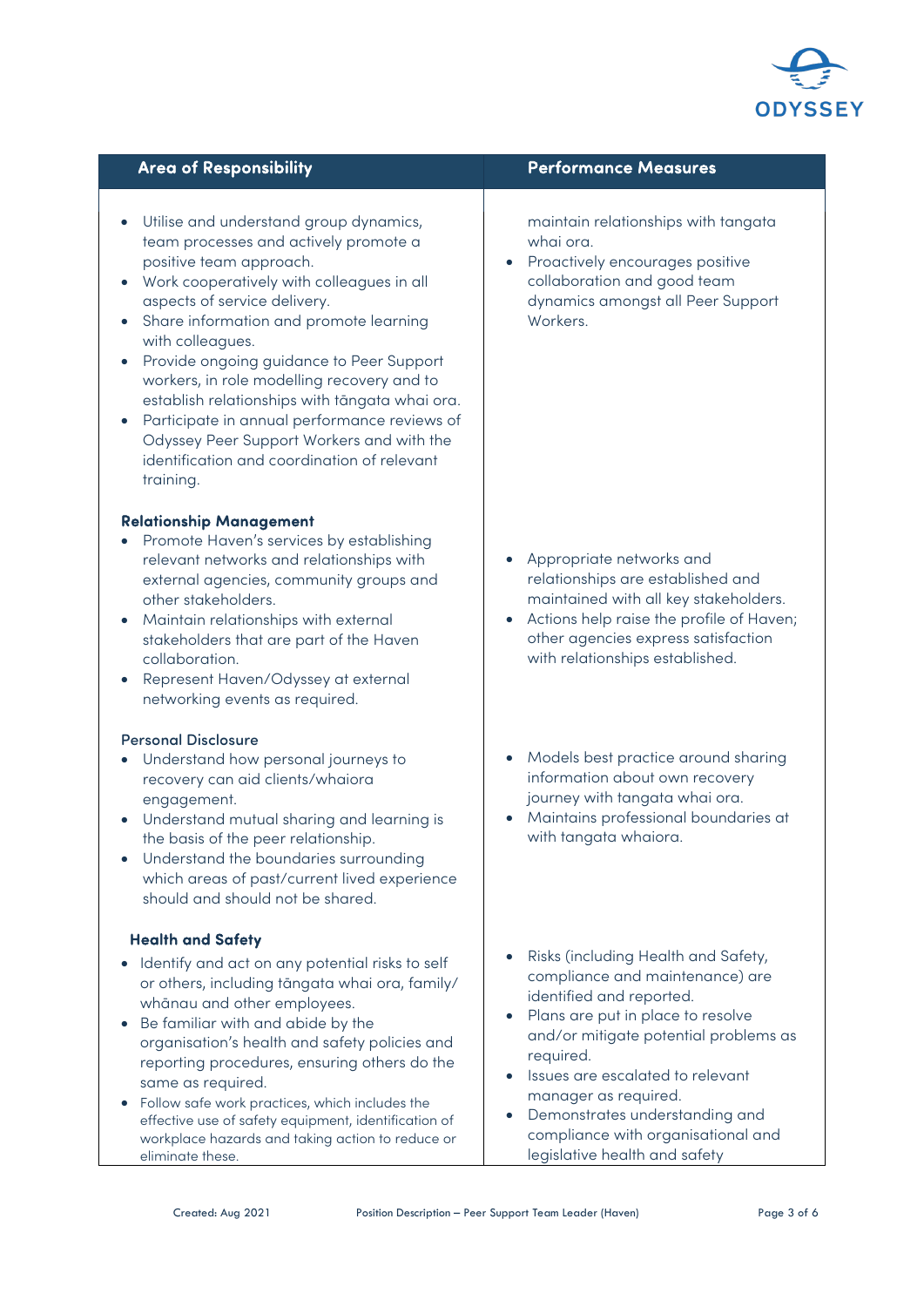

| <b>Area of Responsibility</b>                                                                                                               | <b>Performance Measures</b>                                                                                                                                                                                                                                                               |
|---------------------------------------------------------------------------------------------------------------------------------------------|-------------------------------------------------------------------------------------------------------------------------------------------------------------------------------------------------------------------------------------------------------------------------------------------|
|                                                                                                                                             | requirements and is proactive in<br>ensuring employees are compliant.<br>Follows correct protocols when using<br>safety equipment.<br>Workplace hazards are identified and<br>plans are put in place to<br>reduce/eliminate these or the matter is<br>escalated to the relevant authority |
| <b>Treaty of Waitangi</b><br>• Demonstrate knowledge and understanding<br>of the Treaty of Waitangi and its application                     | Actions show knowledge and ability to<br>apply the principles of the Treaty in the                                                                                                                                                                                                        |
| in this role.                                                                                                                               | delivery of role.                                                                                                                                                                                                                                                                         |
| <b>Professional Development</b>                                                                                                             |                                                                                                                                                                                                                                                                                           |
| • Be proactive in own professional<br>development and attend relevant<br>organisational training as required.                               | Has an individual development plan<br>which is implemented.<br>Attends organisational training<br>required for role.                                                                                                                                                                      |
| General                                                                                                                                     |                                                                                                                                                                                                                                                                                           |
| Carry out any other duties or projects that<br>may be delegated by the line manager,<br>which are in keeping with the scope of the<br>role. | Other work is undertaken and<br>completed. Commitment and flexibility<br>is demonstrated.                                                                                                                                                                                                 |

# Key Relationships

| <b>Internal</b>                                                                                                                                             | <b>External</b>                                                                                                                                                                                      |
|-------------------------------------------------------------------------------------------------------------------------------------------------------------|------------------------------------------------------------------------------------------------------------------------------------------------------------------------------------------------------|
| <b>Odyssey Peer Support Workers</b><br><b>Operations Manager, Community Services</b><br>Consumer Advisor<br>Odyssey on call team<br>Other Odyssey employees | Lifewise, Mind & Body and Merge café<br>$\bullet$<br>managers<br>Lifewise, Mind and Body peers<br>Haven security team<br>Tāngata whai ora and their<br>family/whānau<br>Other external organisations |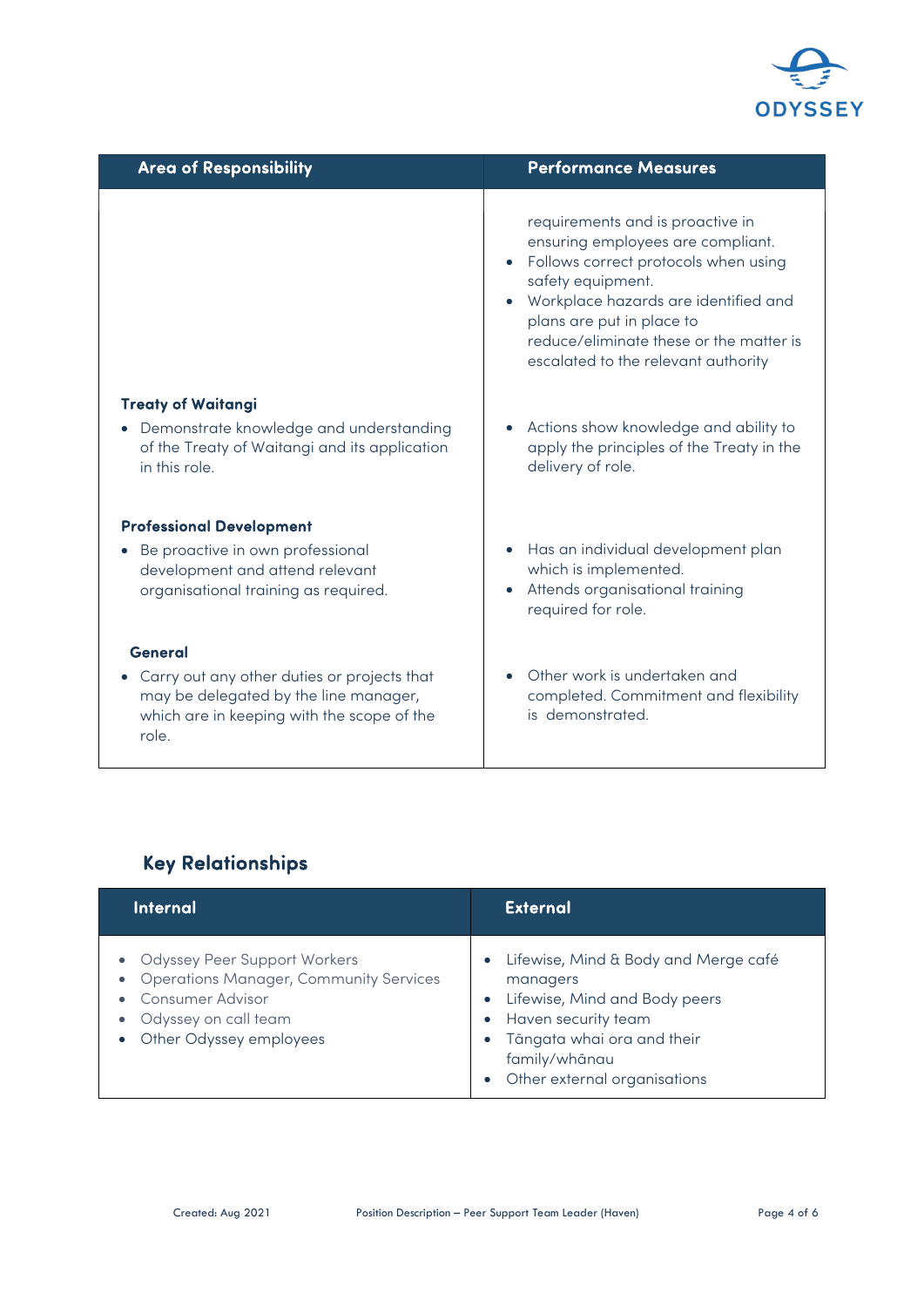

## Person Specification

### Qualifications, Knowledge and Experience

#### **Essential**

- 2 years' experience in a peer-based role
- Lived experience as an alcohol or drug user and/or mental health concern
- Completed relevant training e.g. DHB approved Peer Support specialist training.
- Knowledge/awareness of Alcohol and other drug treatment and recovery principles
- Understanding of the Treaty of Waitangi and application of principles to this role
- Understanding of the cultural norms, traditions and practices of other cultures, especially Māori and Pacific peoples
- Knowledge of potential community resources and support networks
- Interest in Odyssey's work
- Full current New Zealand driver's licence

#### Preferred

- Relevant qualification (L4/L5) e.g. Mental Health & Care Certificate, Addictions Certificate
- Completed personal WRAP plan
- Experience of working in the social services, addictions and/or mental health sectors

#### Skills and Abilities

- Ability to be a positive role model with regards to lived experience & recovery
- Ability to utilise mutual sharing and learning as the basis of building a peer relationship
- Ability to create a shared peer relationship based on an equal power dynamic
- Ability to establish and maintain effective relationships with a range of people
- Strong interpersonal skills and ability to walk alongside
- Ability to work autonomously and as part of a multi-disciplinary team
- Ability to deal with conflict and defuse challenging situations
- Willingness to consider other viewpoints and adjust decisions as appropriate
- Positive attitude and self-motivated
- Ability to take the initiative and adapt to changing circumstances
- Ability to show discretion and tact, diplomacy and cultural awareness and model this to others
- High regard for confidentiality and security, including client information
- Fluency in English
- Ability to acknowledge own limitations and be proactive on own self-development